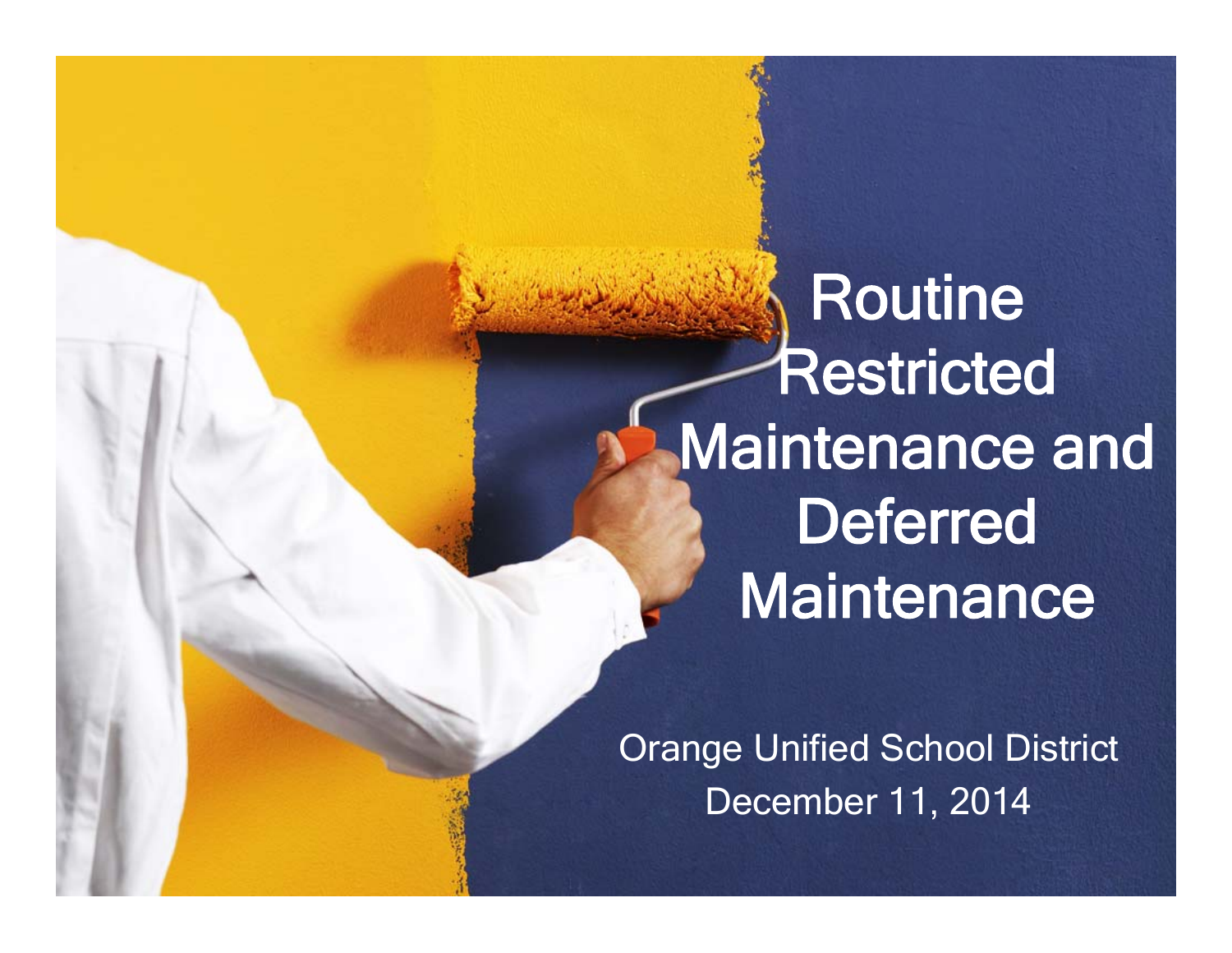### Presentation Overview



Conditions of Learning

Routine Restricted Maintenance (RRM) and Deferred Maintenance (DM)

2

Funding levels since FY 2007-2008

FY 2014-15 and 2015-16

Next Steps Maintenance Projects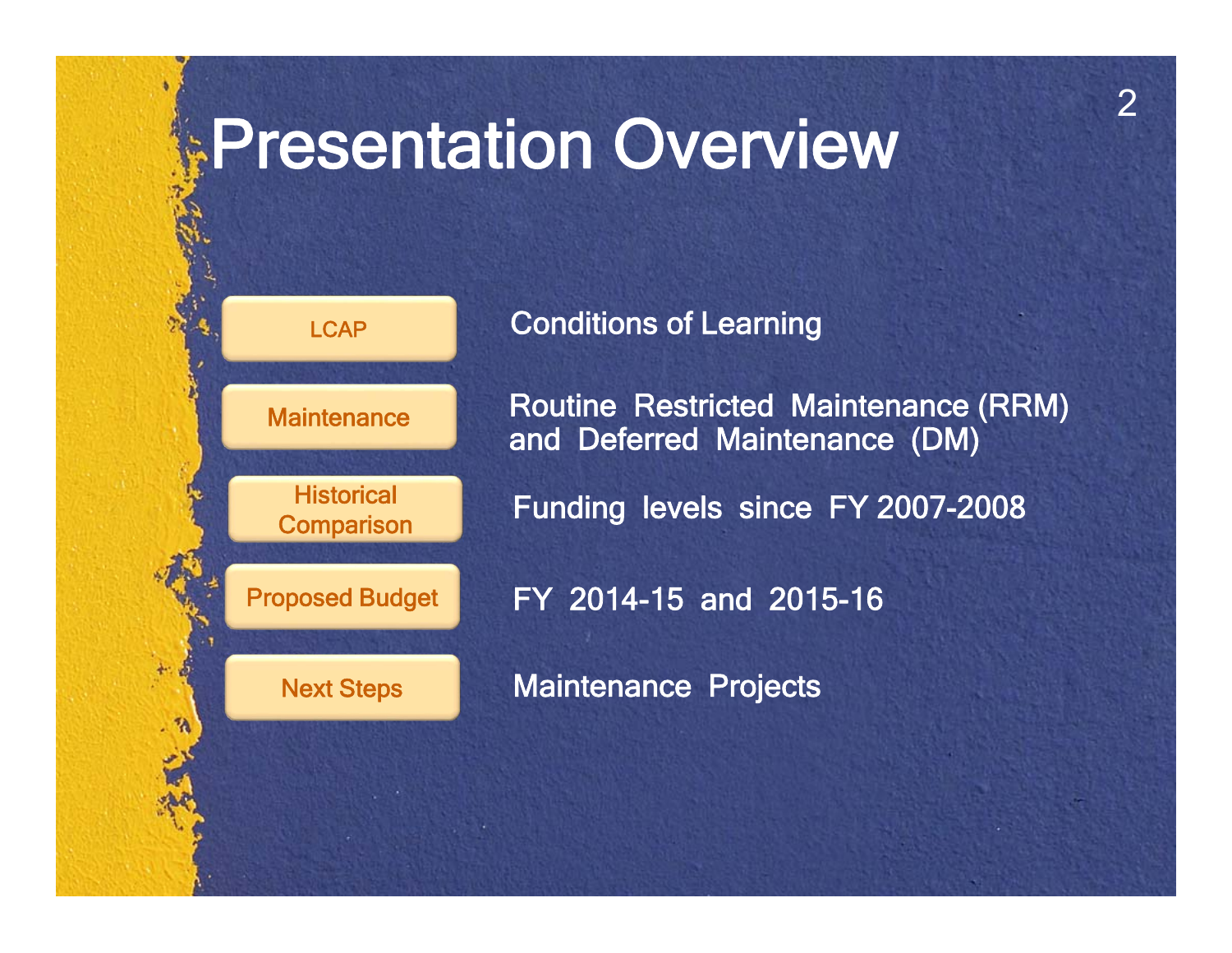# LCAP: Conditions of Learning

- **□** The Local Control and Accountability Plan (LCAP) must address the eight areas of state priority
- **□ State Priority #1 Basic Services covers:** 
	- $\Box$  fully credential teachers
	- $\square$  access to standards-aligned instructional materials
	- $\square$  school facilities in good repair

 $\Box$  District expenditures are align to District goals

 $\Box$  Goal #2 on District's LCAP is to provide students with facilities in good or excellent standing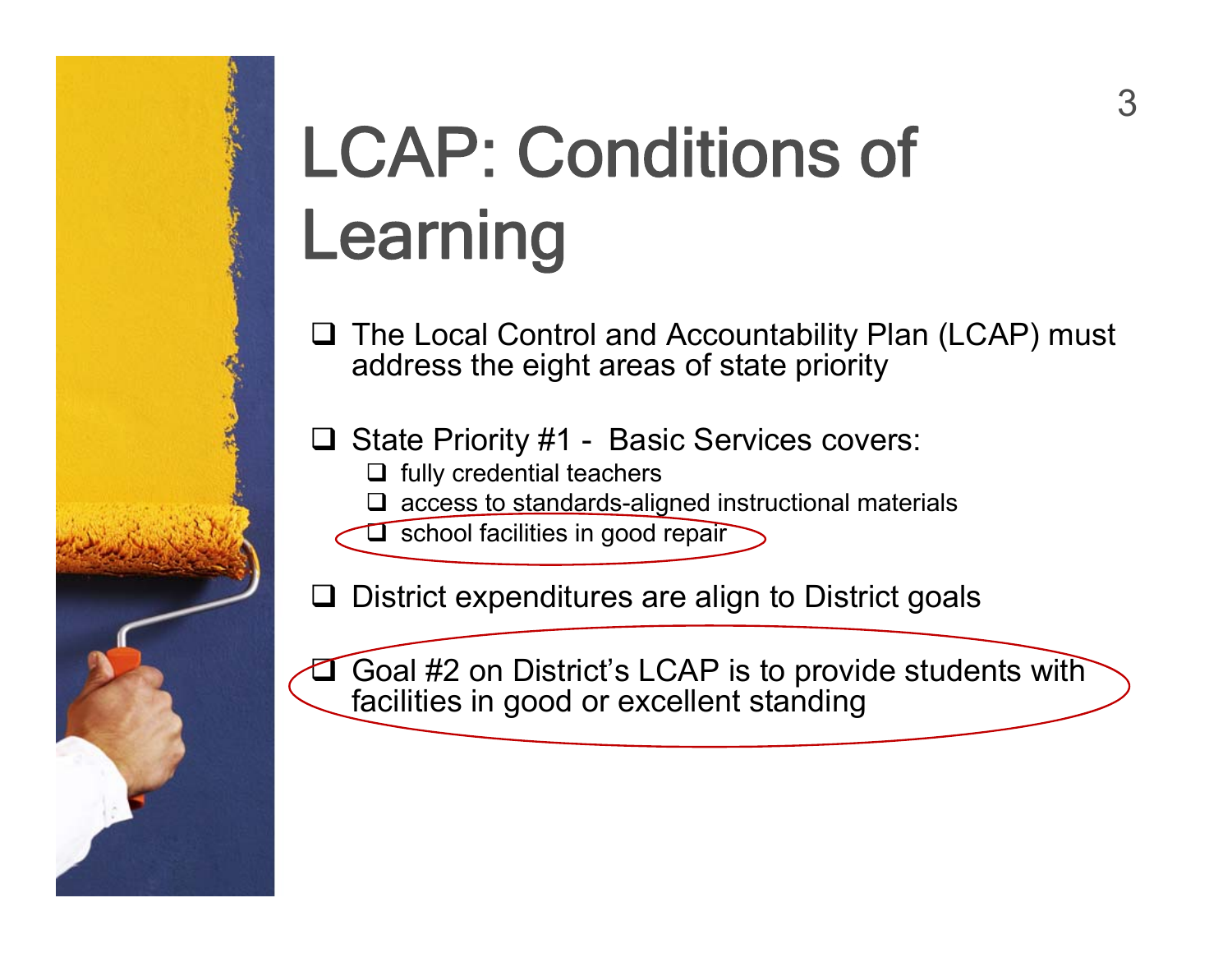

## **Maintenance**

### Routine Restricted **Maintenance**

Ongoing maintenance of school buildings

To repair, restore or renovate school property, including:

- $\bullet$  Regularly scheduled **maintenance**
- $\bullet$  Periodic repair of plumbing, heating, air conditioning, electrical, roofing and floor systems

### Deferred Maintenance

4

Use when the buildings, systems, and equipment require *major* repair or replacement:

- •Floor covering and paving
- •**Painting**
- •**Electrical**
- • Heating and Air Conditioning systems
- •Roofing
- •**Plumbing**
- •Hazard abatement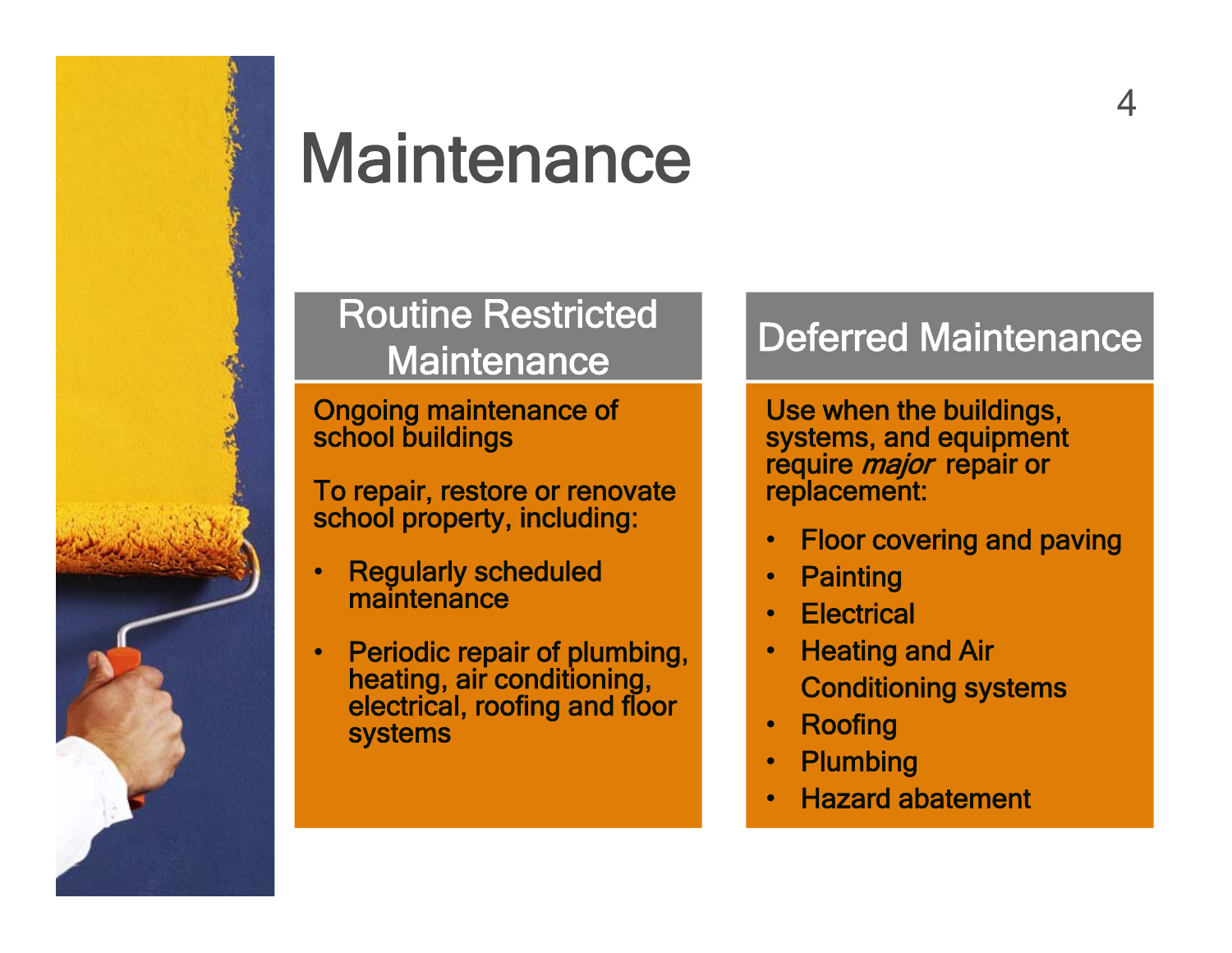### Historical Comparison



5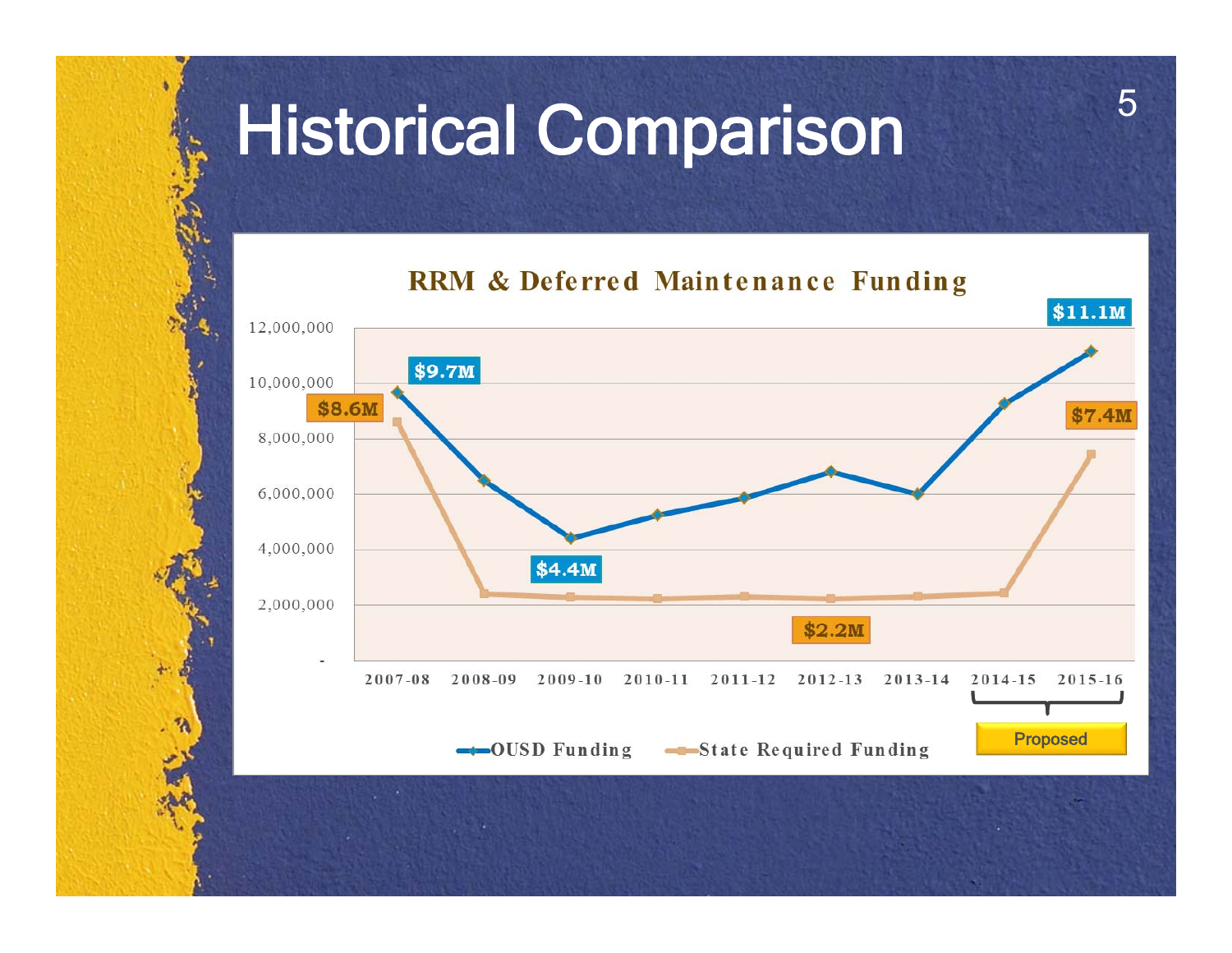